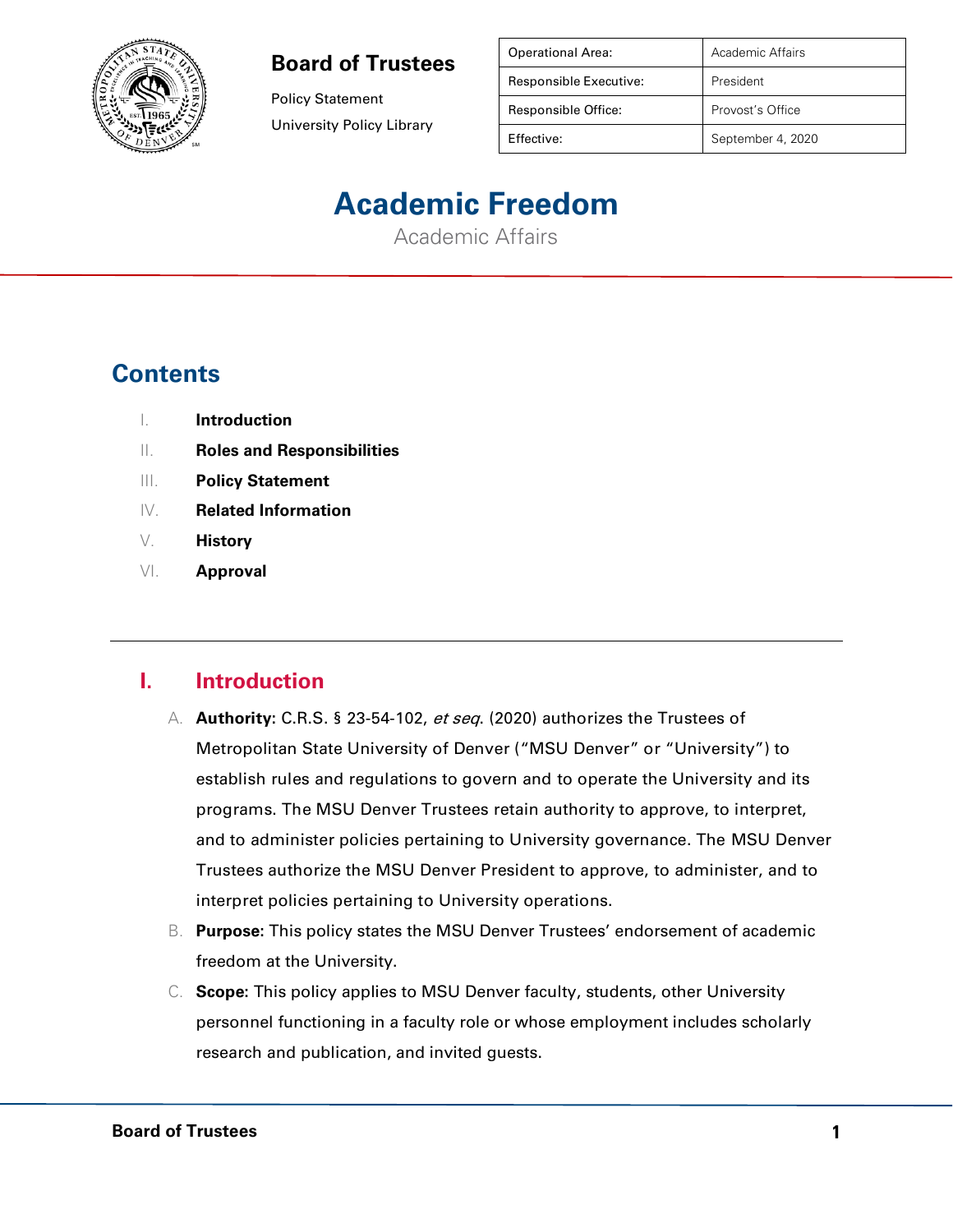

Policy Statement University Policy Library

| <b>Operational Area:</b> | Academic Affairs  |
|--------------------------|-------------------|
| Responsible Executive:   | President         |
| Responsible Office:      | Provost's Office  |
| Effective:               | September 4, 2020 |

# **Academic Freedom**

Academic Affairs

## **II. Roles and Responsibilities**

- A. **Responsible Executive:** President
- B. **Responsible Administrator:** Provost
- C. **Responsible Office:** Provost's Office
- D. **Responsible Entity:** Faculty Senate
- E. **Policy Contact:** Provost, 303-615-1900

#### **III. Policy Statement**

The Board of Trustees adopts the principle of academic freedom as defined by the American Association of University Professors (AAUP) in the 1940 Statement of Principles on Academic Freedom and Tenure.<sup>1</sup> Academic freedom is the freedom to teach, learn, and discover knowledge inside the classroom and beyond, in a manner consistent with the professional standards of one's discipline and free from censorship or interference.

The mission of an institution of higher education is to serve society by discovering, investigating, communicating, and preserving knowledge through the process of academic inquiry and educating students, as well as society at large. However,

<sup>1</sup> "1940 Statement of Principles on Academic Freedom and Tenure with 1970 Interpretive Comments" in AAUP Policy Documents and Reports, 11th edition, ed. Hans-Joerg Tiede (Baltimore: Johns Hopkins University Press, 2015), 13-19. The "1940 Statement of Principles on Academic Freedom and Tenure" is available a[t https://www.aaup.org/report/1940-statement-principles-academic-freedom-and-tenure.](https://www.aaup.org/report/1940-statement-principles-academic-freedom-and-tenure) Accessed 2/22/2020.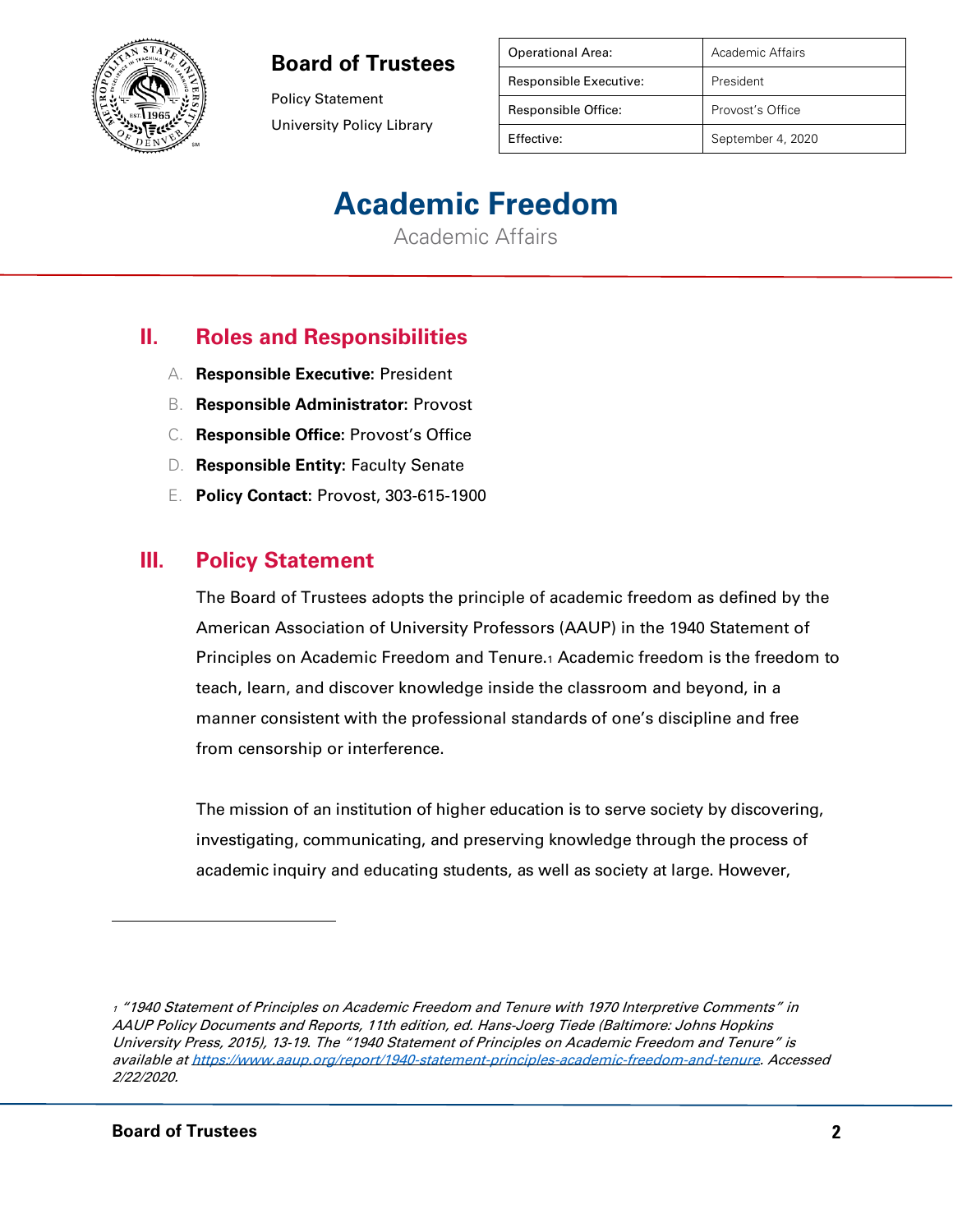

Policy Statement University Policy Library

| Academic Affairs  |
|-------------------|
| President         |
| Provost's Office  |
| September 4, 2020 |
|                   |

# **Academic Freedom**

Academic Affairs

teaching, scholarship, and service may all involve material that some students, administrators, members of the public, or legislators may find objectionable. Therefore, this mission cannot be fulfilled without the protections of academic freedom. Academic freedom fosters a climate conducive to sound inquiry, learning, and discovery. The University works to maintain this climate, to promote academic freedom, and to protect academic freedom from internal and external threats.

Academic freedom includes the right to teach and address material regardless of how controversial; to maintain academic standards; to conduct research, scholarship, and creative activities, as well as the right to publish, perform, or otherwise disseminate results; and to perform voluntary service to the University, scholarly bodies, and the community.<sup>2</sup> In their academic coursework, students are entitled to full freedom of learning. The University advocates and protects its students' freedom of inquiry. Academic freedom protects students and scholars against retribution for legally protected statements made in public or private, regardless of medium or format. All members of the faculty and other persons serving in an instructional or scholarly capacity, whether tenured or not, permanent or visiting, full-time or part-time appointees, and all students are entitled to academic freedom.

<sup>2</sup> Rachel Levinson, AAUP Senior Council, "Academic Freedom and the First Amendment (2007)" Presentation to the AAUP Summer Institute. Available at [https://www.aaup.org/our-work/protecting-academic](https://www.aaup.org/our-work/protecting-academic-freedom/academic-freedom-and-first-amendment-2007)[freedom/academic-freedom-and-first-amendment-2007.](https://www.aaup.org/our-work/protecting-academic-freedom/academic-freedom-and-first-amendment-2007) Accessed 2/14/2020.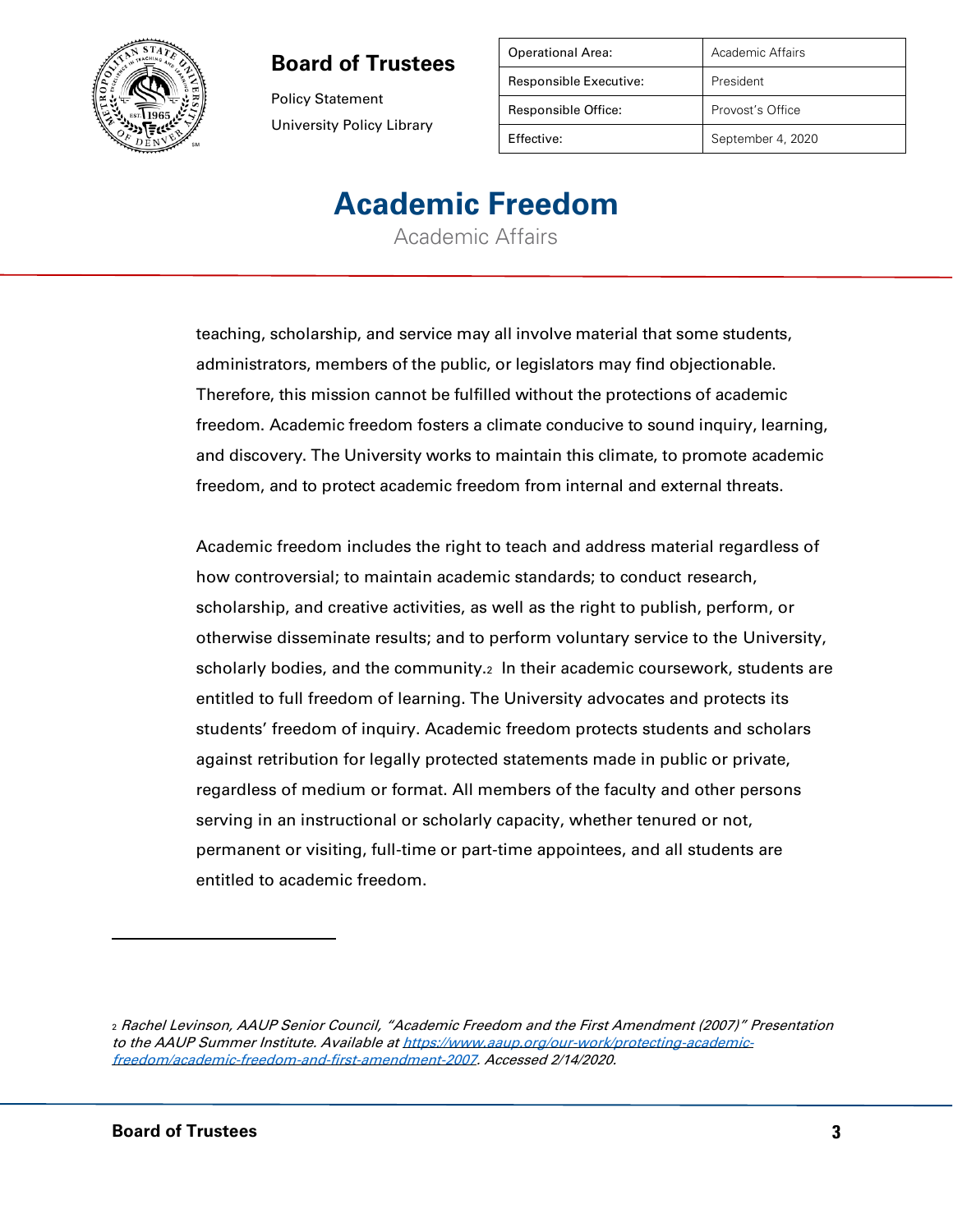

Policy Statement University Policy Library

| <b>Operational Area:</b> | Academic Affairs  |
|--------------------------|-------------------|
| Responsible Executive:   | President         |
| Responsible Office:      | Provost's Office  |
| Effective:               | September 4, 2020 |

# **Academic Freedom**

Academic Affairs

Academic freedom also encompasses the right to address, question, and criticize institutional policy or action—both as an individual and in one's role as part of an institutional body engaged in institutional governance.<sup>3</sup> The University recognizes the inextricable link between academic freedom and shared governance.<sup>4</sup> Similarly, public service requires that faculty and students shall be free to address both the University community and the larger society on broader societal issues, such as matters of public concern, both within and beyond their areas of expertise.<sup>5</sup> Faculty members measure the urgency of these obligations in light of their responsibilities to their subject, to their students, to their profession, and to their institution. As members of a profession that depends upon freedom for its health and integrity, University faculty have a particular obligation to promote conditions of free inquiry and to further public understanding of academic freedom. However, as academics, faculty should remember that the public may judge their profession and institution by their statements and therefore have the responsibility to act in accordance with the highest standards of their profession. Academic freedom does not protect

<sup>4</sup> See the MSU Denver Shared Governance Policy. The MSU Denver Policy on Academic Policy Enactment identifies the procedures for academic-decision making at MSU Denver; the MSU Denver Policy on Policy Enactment identifies the procedures for administrative policies. When participating in these and other governing processes, faculty and students should feel free to contribute to decisions without fear of sanction or retaliation.

5 "1940 Statement of Principles on Academic Freedom and Tenure with 1970 Interpretive Comments," 14; "Statement on Professional Ethics" in AAUP Policy Documents and Reports, 11th edition, ed. Hans-Joerg Tiede (Baltimore: Johns Hopkins University Press, 2015), 145-146. Available at [https://www.aaup.org/report/statement-professional-ethics.](https://www.aaup.org/report/statement-professional-ethics) Accessed 2/22/2020.

<sup>3</sup> "On the Relationship of Faculty Governance to Academic Freedom" in AAUP Policy Documents and Reports, 11th edition, ed. Hans-Joerg Tiede (Baltimore: Johns Hopkins University Press, 2015), 123-125. Available at [https://www.aaup.org/report/relationship-faculty-governance-academic-freedom.](https://www.aaup.org/report/relationship-faculty-governance-academic-freedom) Accessed 2/22/2020.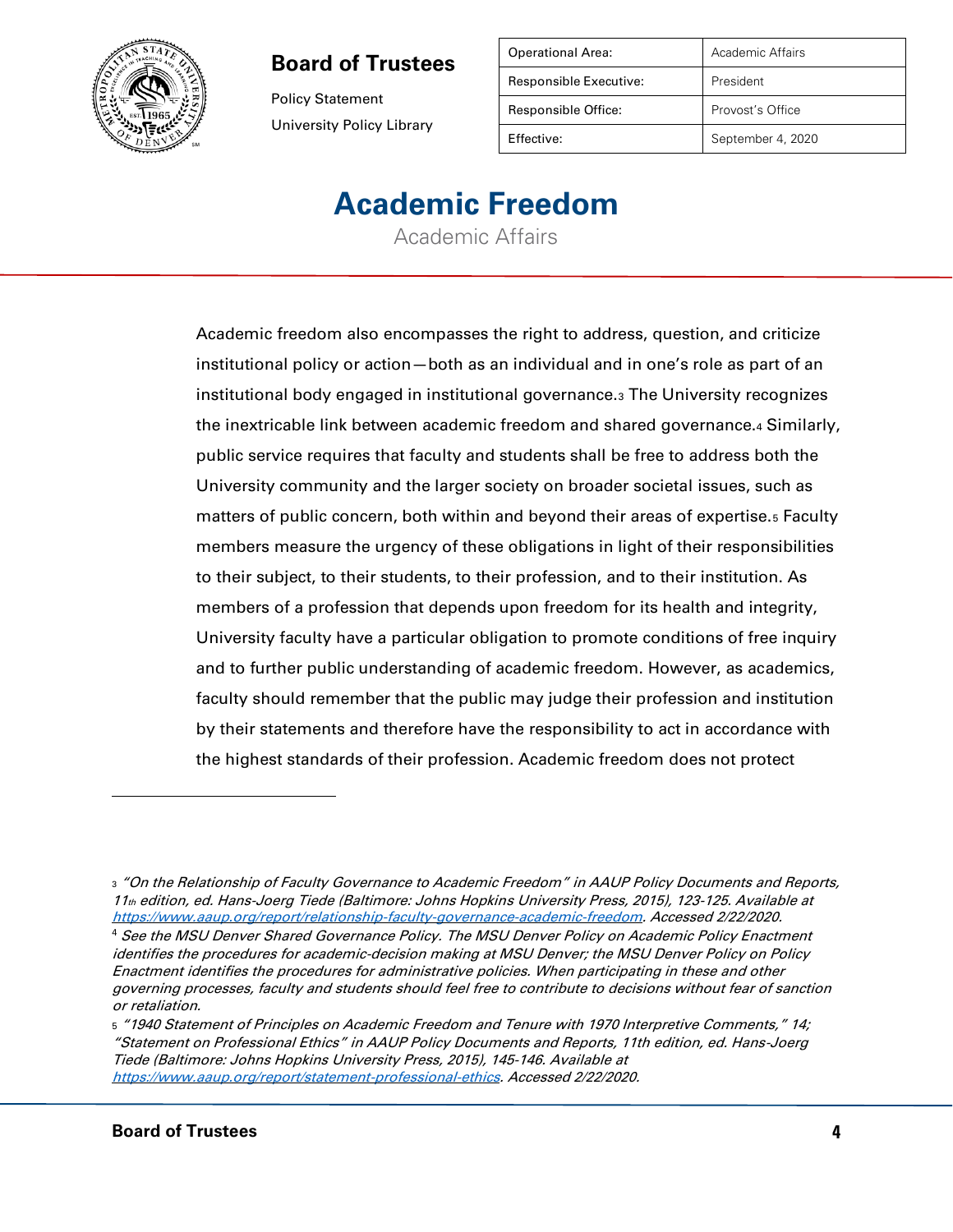

Policy Statement University Policy Library

| Academic Affairs  |
|-------------------|
| President         |
| Provost's Office  |
| September 4, 2020 |
|                   |

# **Academic Freedom**

Academic Affairs

unethical behavior or professional misconduct, nor does academic freedom protect behavior by students who violate the student code of conduct.

Because of the protections of academic freedom, faculty and students may speak without fear of institutional censorship or discipline, provided that the statement relates to their teaching, scholarship, or service activities or the statement relates to a matter of public concern. Faculty and students are also granted free speech rights under the First Amendment of the U.S. Constitution. The protections of academic freedom are not coextensive with First Amendment rights. While academic freedom addresses rights within the educational context of teaching, learning, and research, the First Amendment safeguards expression on all sorts of topics and in all sorts of settings from regulation by public institutions.<sup>6</sup> Expressions made by faculty and students that do not relate to their teaching, scholarship, or service activities or do not relate to a matter of public concern are bound by the MSU Denver Freedom of Expression policy.

When speaking publicly, faculty and students should make every effort to indicate that they are not writing or speaking on behalf of the University unless authorized to do so.

<sup>6</sup> Donna R. Euben, AAUP Counsel, "Academic Freedom of Professors and Institutions: The Current Legal Landscape," 2002. Available at [https://www.aaup.org/issues/academic-freedom/professors-and-institutions.](https://www.aaup.org/issues/academic-freedom/professors-and-institutions) Accessed 2/22/2020.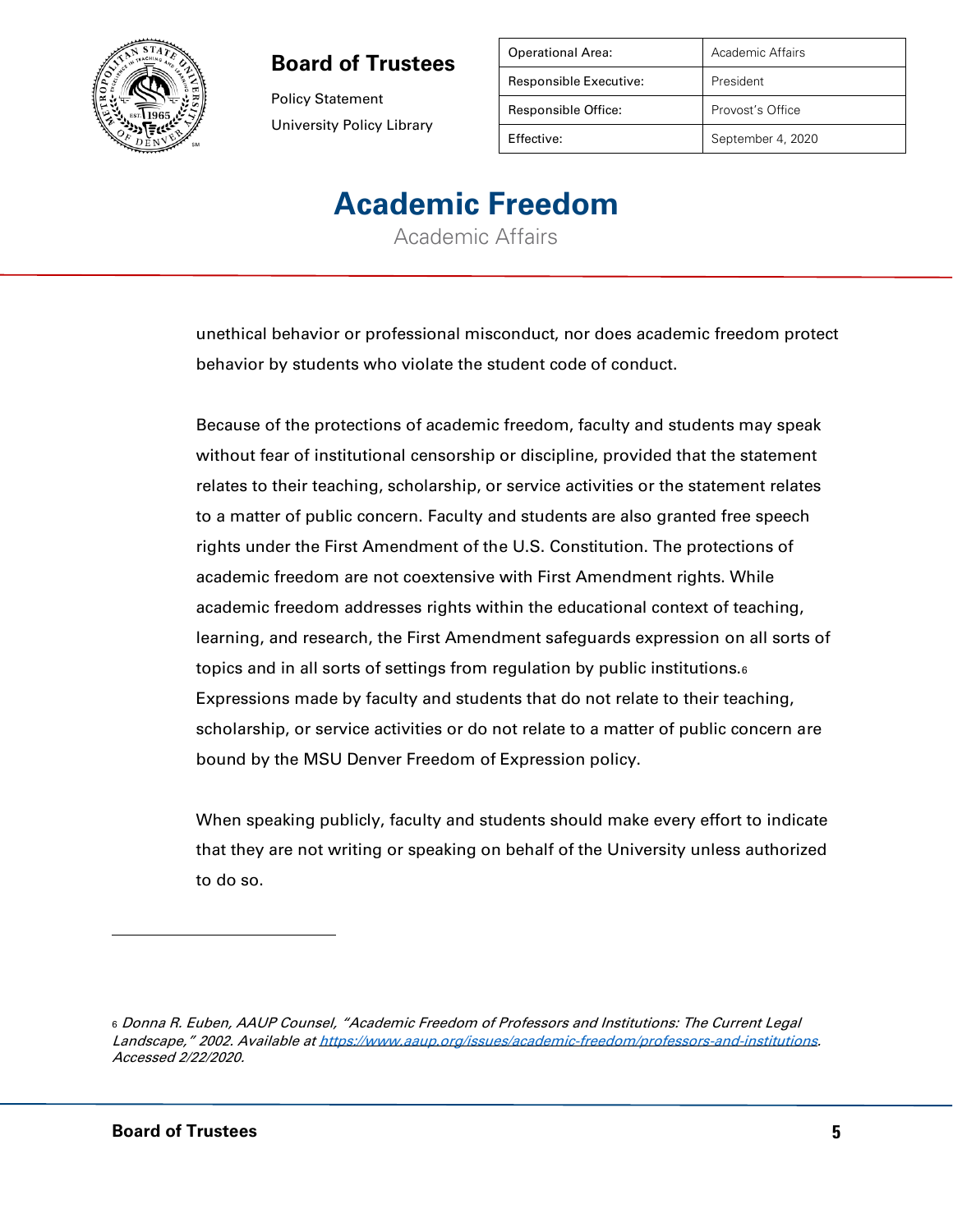

Policy Statement University Policy Library

| <b>Operational Area:</b> | Academic Affairs  |
|--------------------------|-------------------|
| Responsible Executive:   | President         |
| Responsible Office:      | Provost's Office  |
| Effective:               | September 4, 2020 |

# **Academic Freedom**

Academic Affairs

Academic Freedom derives immediately from the University's commitment to the advancement of knowledge and understanding. Only serious abuses of this policy—ones that rise to the level of professional misbehavior or professional incompetence—should lead to adverse consequences.<sup>7</sup> Any such determinations shall be made in accordance with established, formal procedures as articulated in the MSU Denver Faculty Employment Handbook or as established by the Dean of Students.

#### **IV. Related Information**

- A. The First Amendment of the United States Constitution
- B. National Education Association 2007 Update on Academic Freedom and Higher Education Employees,<https://www.nea.org/>
- C. AAUP 1940 Statement of Principles on Academic Freedom and Tenure, [https://www.aaup.org/report/1940-statement-principles-academic-freedom-and](https://www.aaup.org/report/1940-statement-principles-academic-freedom-and-tenure)[tenure](https://www.aaup.org/report/1940-statement-principles-academic-freedom-and-tenure)
- D. AAUP on Recommended Institutional Regulations on Academic Freedom and Tenure, 2018 revision, [https://www.aaup.org/report/recommended-institutional](https://www.aaup.org/report/recommended-institutional-regulations-academic-freedom-and-tenure)[regulations-academic-freedom-and-tenure](https://www.aaup.org/report/recommended-institutional-regulations-academic-freedom-and-tenure)

<sup>7 &</sup>quot;Committee A Statement on Extramural Utterances" in AAUP Policy Documents and Reports, 11th edition, ed. Hans-Joerg Tiede (Baltimore: Johns Hopkins University Press, 2015), 31.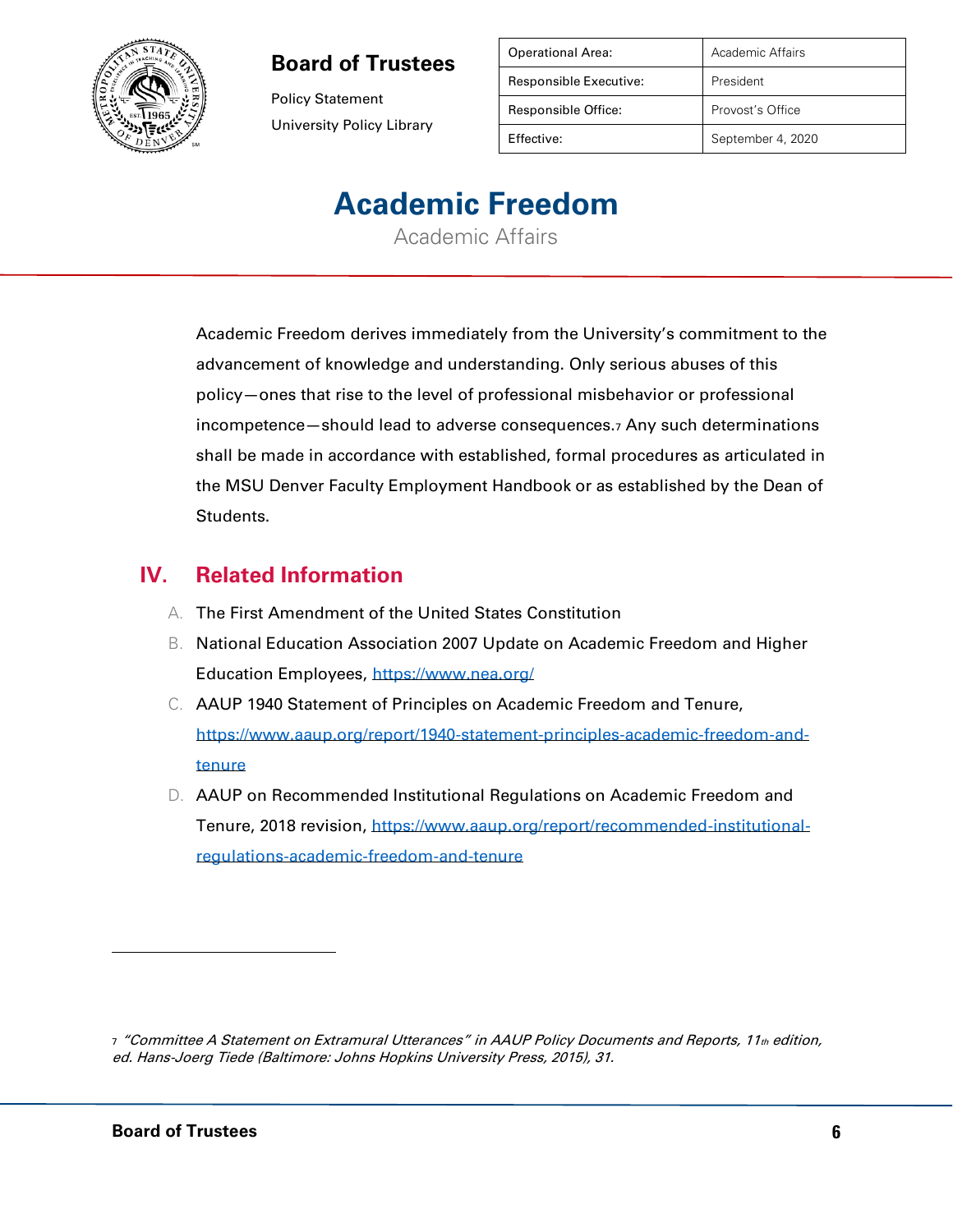

Policy Statement University Policy Library

| <b>Operational Area:</b> | Academic Affairs  |
|--------------------------|-------------------|
| Responsible Executive:   | President         |
| Responsible Office:      | Provost's Office  |
| Effective:               | September 4, 2020 |

# **Academic Freedom**

Academic Affairs

- E. AAUP on Procedural Standards for Faculty Dismissal Proceedings, [https://www.aaup.org/report/statement-procedural-standards-faculty-dismissal](https://www.aaup.org/report/statement-procedural-standards-faculty-dismissal-proceedings)[proceedings](https://www.aaup.org/report/statement-procedural-standards-faculty-dismissal-proceedings)
- F. AAUP on Procedural Standards in the Renual or Nonrenual of Faculty Appointments, [https://www.aaup.org/report/statement-procedural-standards](https://www.aaup.org/report/statement-procedural-standards-renewal-or-nonrenewal-faculty-appointments)[renewal-or-nonrenewal-faculty-appointments](https://www.aaup.org/report/statement-procedural-standards-renewal-or-nonrenewal-faculty-appointments)
- G. AAUP on Academic Freedom and Electronic Communications, [https://www.aaup.org/report/academic-freedom-and-electronic-communications-](https://www.aaup.org/report/academic-freedom-and-electronic-communications-2014)[2014](https://www.aaup.org/report/academic-freedom-and-electronic-communications-2014)
- H. AAUP on Freedom in the Classroom, <https://www.aaup.org/AAUP/comm/rep/A/class.htm>
- I. AAUP on Academic Freedom and Outside Speakers, <https://www.aaup.org/report/academic-freedom-and-outside-speakers>
- J. AAUP Statement on Professional Ethics, [https://www.aaup.org/report/statement](https://www.aaup.org/report/statement-professional-ethics)[professional-ethics](https://www.aaup.org/report/statement-professional-ethics)
- K. MSU Denver Policy on Freedom of Expression
- L. MSU Denver Policy on Political Activities and Lobbying
- M. MSU Denver Policy on Academic Policy Enactment
- N. MSU Denver Policy on Student Conduct, Disciplinary Action, and Student Due Process
- O. MSU Denver Policy on Shared Governance
- P. MSU Denver Faculty Employment Handbook
- Q. MSU Denver Student Code of Conduct